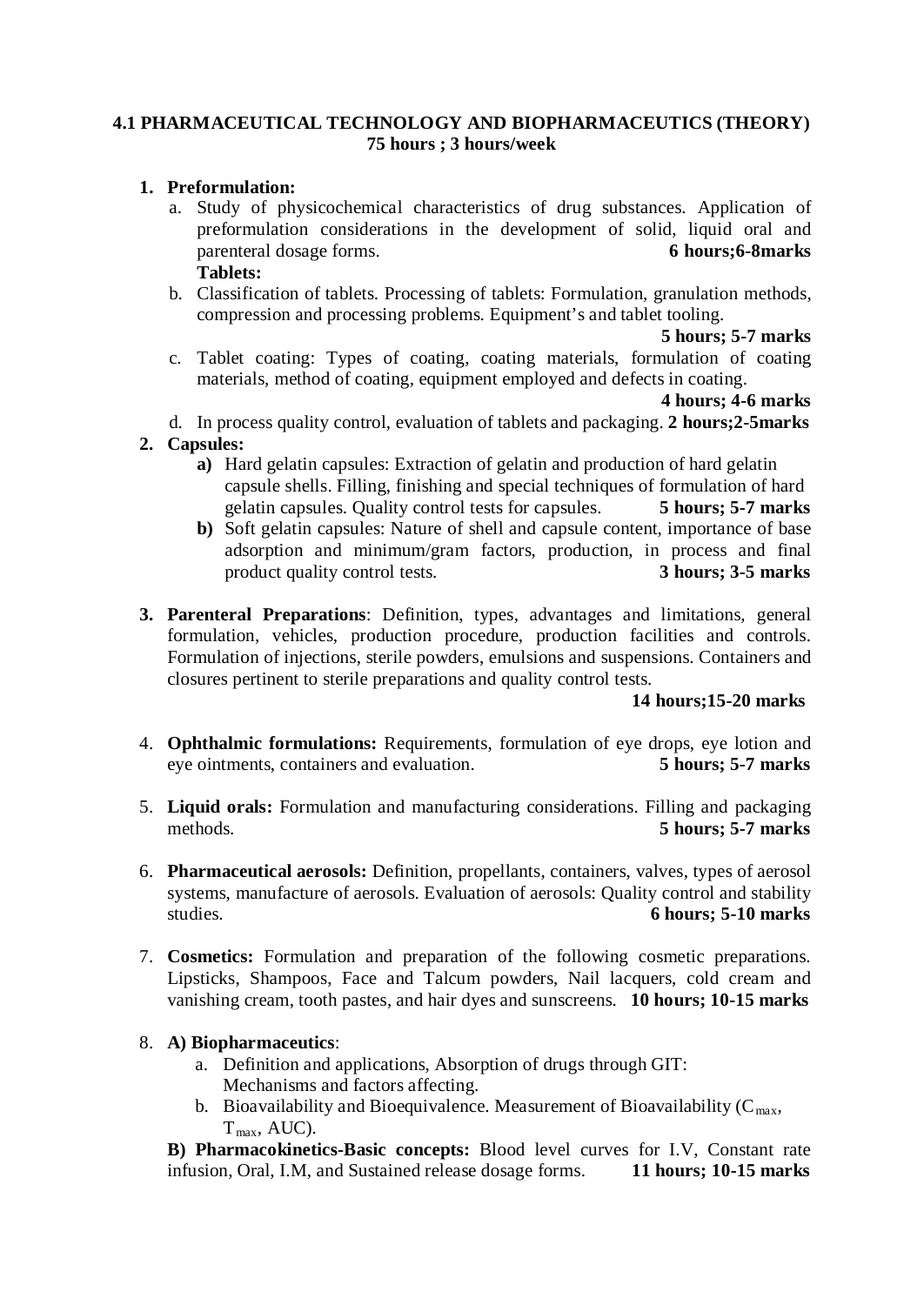## **PHARMACEUTICAL TECHNOLOGY & BIO PHARMACEUTICS (PRACTICALS) 75 hours ; 3 hours/week**

# **1. Manufacture of tablets. \*\***

- a) Tablets prepared by wet granulation.
- b) Tablets prepared by direct compression.
- c) Mouth dissolving tablet.
- d) Chewable tablet.

## **2. Manufacture of sterile products. \*\***

- a) Ampoules of ascorbic acid injection IP
- b) Ampoules of calcium gluconate injection IP
- c) Sodium chloride intravenous infusion IP
- d) Vials of oxytetracycline injection IP
- e) Eye drops

# **3. Evaluation of pharmaceutical formulations. (Q.C. tests)\***

- a) Tablets.
- b) Capsules.
- c) Sterile products.

# **4. Formulation of two liquid oral preparations\* and evaluation by assay\*\*.**

- a) Preparation and evaluation of paracetamol syrup.
- b) Preparation and evaluation of magnesium hydroxide mixture BP.

# **5. Cosmetic preparations.\***

- a) Lipsticks
- b) Cold cream and vanishing cream
- c) Clear liquid shampoo
- d) Tooth paste and tooth powders
- e) Sunscreens

### **6. Tablet coating. (demonstration)**

**7. Demonstration of microencapsulation technique/ matrix tablets/ transdermal patches.** 

#### **Note: \*\* Denotes major experiments \* Denotes minor experiments**

### **SCHEME OF EXAMINATION**

|                                          | <b>Total</b> | $= 70$ Marks |
|------------------------------------------|--------------|--------------|
| 4. Viva voce                             |              | -10 Marks    |
| 3. Minor experiment (indicated by $*$ )  |              | -20 Marks    |
| 2. Major experiment (indicated by $**$ ) |              | -30 Marks    |
| 1. Synopsis                              |              | -10 Marks    |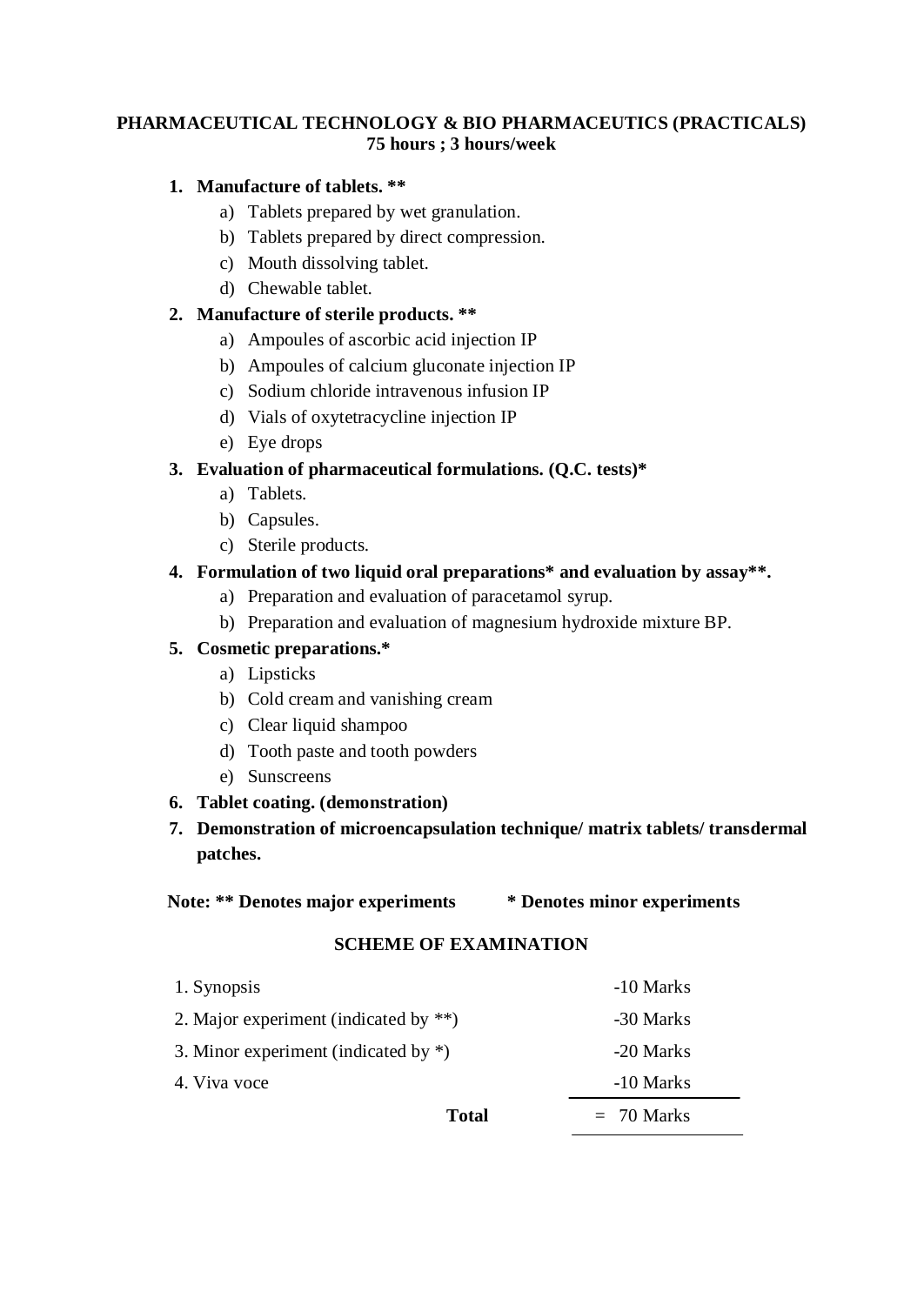#### **PHARMACEUTICAL TECHNOLOGY & BIO PHARMACEUTICS REFERENCE BOOKS**

- 1. Aulton ME. Pharmaceutics, The science of dosage form design.  $2<sup>nd</sup>$  ed. Edinburgh:Churchill Livingstone;2002.
- 2. Banker GS, Rhodes CT. Modern pharmaceutics. 4<sup>th</sup> ed. New York: Marcel Dekker Inc; 2005.
- 3. Carter SJ. Cooper and Gunn's Tutorial pharmacy. 6<sup>th</sup> ed. New Delhi:CBS Publishers;2000.
- 4. Gennaro AL. Remington: The science and practice of pharmacy, Vol I and II.  $20^{th}$  ed. Philadelphia:Lippincott Williams and Wilkins;2000.
- 5. Lachman L, Lieberman HA, Kanig JL. Theory and practice of industrial pharmacy. 3<sup>rd</sup> ed. Bombay: Varghese Publishing House; 1987.
- 6. Lachman L, Lieberman HA, Kenneth EA. Pharmaceutical dosage forms: Parenteral medications Vol I,II and III. New York:Marcel Dekker Inc;1992.
- 7. Lachman L, Lieberman HA. Pharmaceutical dosage forms: Tablets Vol I,II and III. New York:Marcel Dekker Inc;1980.
- 8. Loyd VA, Nicholas GP, Howard CA. Ansel's pharmaceutical dosage forms and drug delivery systems. 8<sup>th</sup> ed. Noida: BI Publications Pvt Ltd;2005.
- 9. Pharmacopoeias: I.P., B.P., U.S.P.
- 10. Rawlins EA. Bentley's textbook of pharmaceutics. 8<sup>th</sup> ed. New Delhi:Reed Elsevier India Pvt Ltd;2010.
- 11. Shargel L, Andrew BC, Susanna WP. Applied biopharmaceutics and pharmacokinetics. 5<sup>th</sup> ed. New York: The McGraw Hill Companies Inc;2005.
- 12. Sharma PP. Cosmetics Formulation, manufacturing and quality control.  $2<sup>nd</sup>$  ed. Delhi: Vandana Publications; 2001.
- 13. Subrahmanyam CVS, Thimmasetty J, Vijayendraswamy SM, Shivanand K. Laboratory manual of industrial pharmacy. Delhi:Vallabh Prakashan;2009.
- 14. Venkateswarlu V. Biopharmaceutics and pharmacokinetics. Hyderabad:Pharma Book Syndicate;2004.
- 15. Wilkinson JB, Moore RJ. Harry's cosmeticology.  $7<sup>th</sup>$  ed. London: Longman Scientific & Technical;1989.

# **LIST OF MINIMUM EQUIPMENTS REQUIRED**

| 1. Ampoule filling sealing machine | $01$ no.  |
|------------------------------------|-----------|
| 2. Ampoule washing machine         | $01$ no.  |
| 3. Capsule filling machine         | $01$ no.  |
| 4. Clarity test apparatus          | $02$ nos. |
| 5. Digital thermometers            | $02$ nos. |
| 6. Friability test apparatus       | $02$ nos. |
| 7. Lipstick moulds                 | $10$ nos. |
|                                    |           |